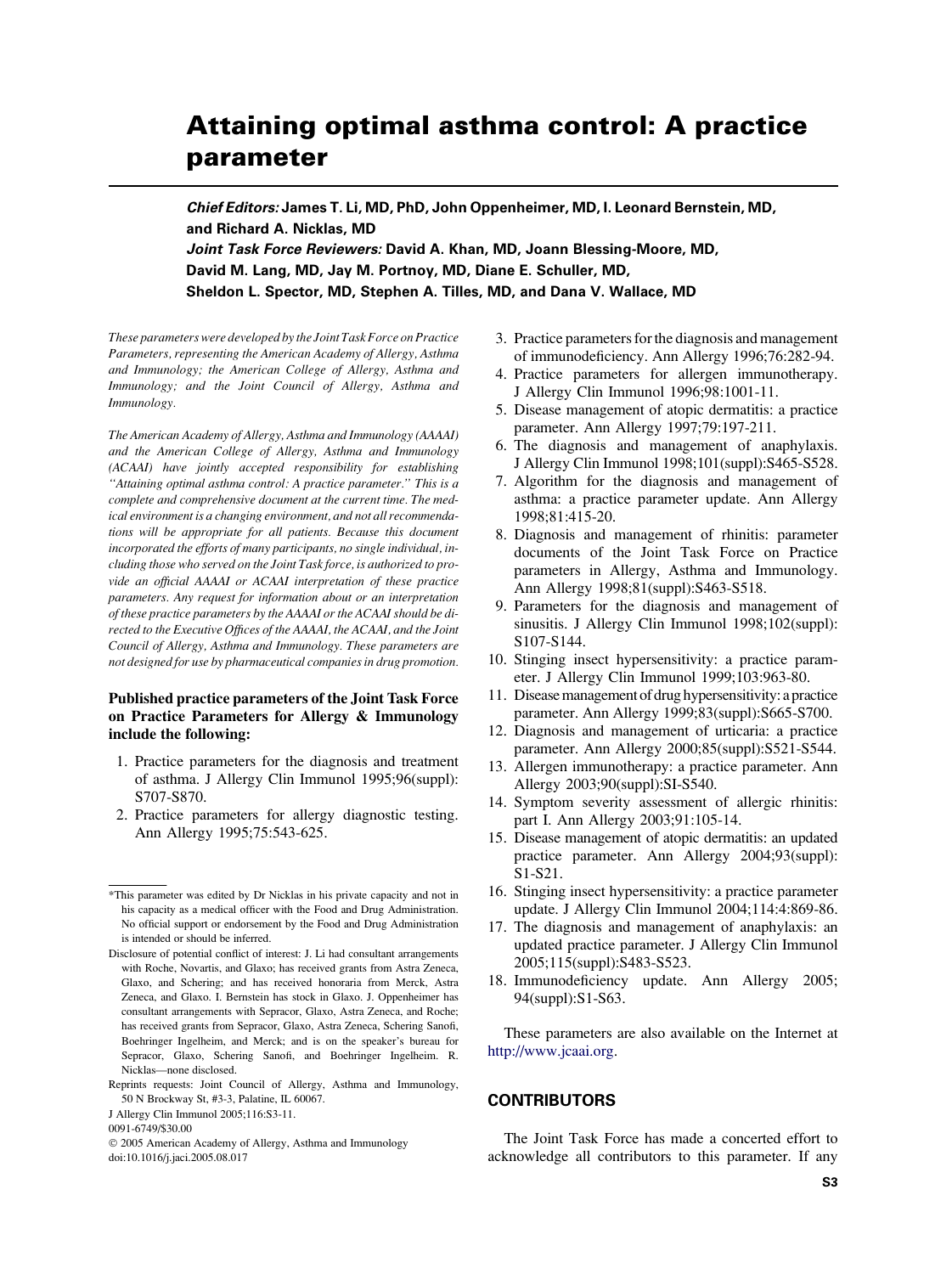contributors have been excluded inadvertently, the Task Force will ensure that appropriate recognition of such contributions is made subsequently.

# CHIEF EDITORS

James T. Li MD, PhD

Division of Allergic Diseases and Internal Medicine Mayo Clinic Rochester, Minn

John Oppenheimer, MD

Department of Internal Medicine New Jersey Medical School Pulmonary and Allergy Associates Morristown, NJ

I. Leonard Bernstein, MD

Department of Medicine and Environmental Health University of Cincinnati College of Medicine Cincinnati, Ohio Richard A. Nicklas, MD Clinical Professor of Medicine George Washington Medical Center Washington, DC

# JOINT TASK FORCE REVIEWERS

David A. Khan, MD

Department of Internal Medicine University of Texas Southwestern Medical Center Dallas, Tex Joann Blessing-Moore, MD Departments of Medicine and Pediatrics Stanford University Medical Center Department of Immunology Palo Alto, Calif David M. Lang, MD Allergy/Immunology Section Division of Medicine Director, Allergy and Immunology Fellowship Training Program Cleveland Clinic Foundation Cleveland, Ohio Jay M. Portnoy, MD Section of Allergy, Asthma & Immunology The Children's Mercy Hospital Professor of Pediatrics University of Missouri-Kansas City School of Medicine Kansas City, Mo Diane E. Schuller, MD Department of Pediatrics Pennsylvania State University Milton S. Hershey Medical College Hershey, Pa Sheldon L. Spector, MD Department of Medicine UCLA School of Medicine Los Angeles, Calif

Stephen A. Tilles, MD Department of Medicine University of Washington School of Medicine Redmond, Wash Dana V. Wallace, MD Nova Southeastern University Davie, Fla

# **REVIEWERS**

John Cohn, MD, Philadelphia, Pa A. Gilbert, MD, Dallas, Tex Andy Nish, MD, Gainesville, Ga Bruce Prenner, MD, San Diego, Calif David Stempel, MD, Bellevue, Wash Steven Weinstein, MD, Huntington Beach, Calif Brock Williams, MD

# CLASSIFICATION OF RECOMMENDATIONS AND EVIDENCE

#### Category of Evidence

- Ia Evidence from meta-analysis of randomized controlled trials
- Ib Evidence from at least one randomized controlled trial
- IIa Evidence from at least one controlled study without randomization
- IIb Evidence from at least one other type of quasiexperimental study
- III Evidence from nonexperimental descriptive studies, such as comparative studies, correlation studies, and case-control studies
- IV Evidence from expert committee reports, opinions or clinical experiences of respected authorities, or both

# Strength of Recommendation

- A Directly based on category I evidence
- B Directly based on category II evidence or extrapolated recommendation from category I evidence
- C Directly based on category III evidence or extrapolated recommendation from category I or II evidence
- D Directly based on category IV evidence or extrapolated recommendation from category I, II, or III evidence

NR Not rated

# PREFACE

The Joint Task Force on Practice Parameters developed ''Practice parameters for the diagnosis and treatment of asthma" in  $1995$  $1995$ .<sup>1</sup> The first focused update was published in 1998.<sup>[2](#page-7-0)</sup> This publication, "Attaining optimal asthma control: a practice parameter,'' represents the second focused update.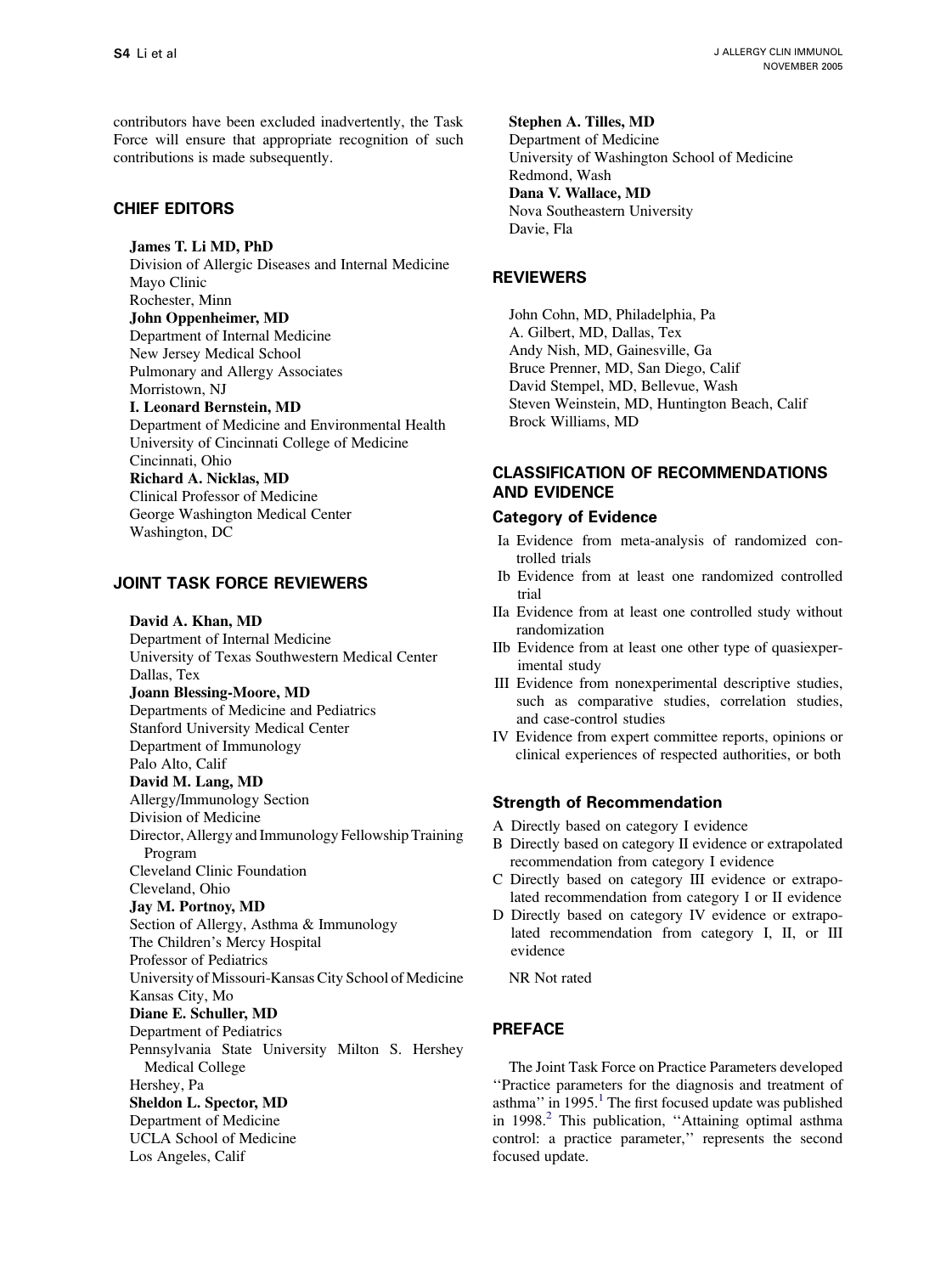| Preface                                      | S4 |
|----------------------------------------------|----|
| Summary statements                           | S5 |
| Asthma severity and asthma control           | S5 |
| Assessment of asthma control                 | S7 |
| Step care based on asthma control            | S8 |
| Physician's role in attaining asthma control | S9 |

In 1991, the National Heart, Lung, and Blood Institute (NHLBI) published its first set of guidelines for the diagnosis and management of asthma.<sup>[3](#page-7-0)</sup> This publication introduced the concept of classification of asthma by asthma severity (mild, moderate, and severe) and linked asthma severity to a stepwise guide to pharmacotherapy of asthma. ''Attaining optimal asthma control: a practice parameter'' builds on the foundation of the NHLBI asthma report and extends the concept of guideline-driven asthma management. The development of these practice parameters included a MEDLINE search using the key words ''asthma control'' with selection of articles on the basis of expert opinion. ''Attaining optimal asthma control: a practice parameter'' recommends assessment of asthma control at every clinic visit, with a physician's\* determination of asthma control as either well controlled or not well controlled. As detailed in the algorithm, management decisions are then driven by the level of asthma control.

Asthma management driven by assessment of asthma control emphasizes and operationalizes the goals of asthma therapy, as originally listed in the NHLBI Expert Panel Report. Assessment and targets of asthma control also builds on the step-up and step-down guideline, as recommended in the NHLBI report. Perhaps more importantly, control-driven asthma guidelines encompass the principles of chronic disease management, including periodic assessment, goal (outcome) orientation, and individualization of therapy. An algorithm for attaining asthma control is shown in [Fig 1](#page-3-0).

#### SUMMARY STATEMENTS

Summary Statement 1. Asthma symptoms do not always correlate with asthma severity. There are limitations to classifying asthma severity in patients already being treated. (B)

Summary Statement 2. Management on the basis of asthma control encompasses the principles of chronic disease management, including periodic assessment, goal (outcome) orientation, and individualization of therapy. (B)

Summary Statement 3. Asthma control can be expected to change over time. Asthma control should be assessed at every clinical encounter for asthma, and management deSummary Statement 5. Asthma should be considered well controlled if (1) asthma symptoms are twice a week or less; (2) rescue bronchodilator medication is used twice a week or less; (3) there is no nocturnal or early morning awaking; (4) there are no limitations of work, school, or exercise; (5) the patient and physician consider their asthma well controlled; and (6) the patient's peak expiratory flow (PEF) or  $FEV<sub>1</sub>$  is normal or his or her personal best. (B)

Summary Statement 6. Complete or total control of asthma can be defined as (1) no asthma symptoms; (2) no rescue bronchodilator use; (3) no nighttime or early morning awakening; (4) no limitations on exercise, work, or school; (5) complete control of asthma by patient and physician assessment; and (6) normal or personal best PEF or  $FEV_1$ . (A)

Summary Statement 7. In addition to the assessment of asthma control, there are several important activities that should be accomplished during the periodic visit for asthma, including assessment of psychosocial status, assessment of adherence-compliance, assessment of medication use and side effects, assessment of asthma triggers, review of written asthma action plan (as appropriate), and confirmation of asthma diagnosis. (B)

Summary Statement 8. A patient's asthma control for a specific clinical encounter should be determined as well controlled or not well controlled. (B)

Summary Statement 9. A more detailed assessment of asthma should be conducted, especially for patients whose asthma is not well controlled. (B)

Summary Statement 10. The step care of asthma should be based on asthma control. (A)

Summary Statement 11. Asthma management driven by level of asthma control demands a close partnership between physician and patient. (B)

# ASTHMA SEVERITY AND ASTHMA CONTROL

# Summary Statement 1. Asthma symptoms do not always correlate with asthma severity. There are limitations to classifying asthma severity in patients already being treated. (B)

In 1991, the NHLBI published its first set of guidelines for the diagnosis and management of asthma. $3$  This publication introduced the concept of classification of asthma by asthma severity (mild, moderate, and severe) and linked asthma severity to a stepwise guide to pharmacotherapy of asthma. Because the criteria of classification of asthma severity included asthma symptoms and objective measures of airway obstruction, this scheme highlighted the importance of a detailed asthma history (eg, frequency of symptoms, sleep disturbance, frequency of asthma exacerbations, and frequency of rescue

<sup>\*</sup>Although these practice parameters were developed for physicians, the guideline content might be useful for other health professionals.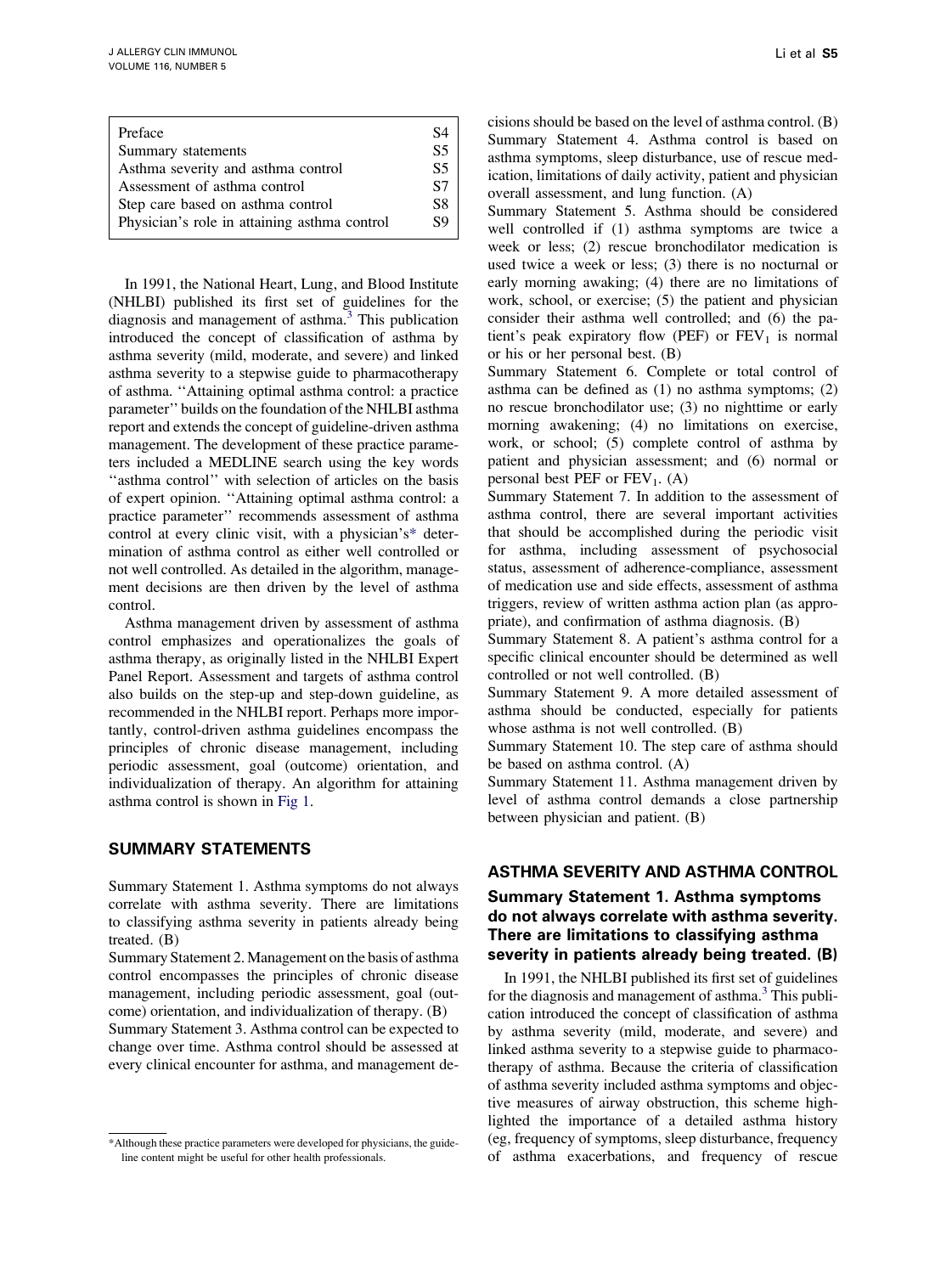<span id="page-3-0"></span>

FIG 1. Algorithm for attaining optimal asthma control.

bronchodilator use), as well as the importance of peak flow measurement and spirometry.

Furthermore, the guidelines for pharmacotherapy established a stepwise progression of pharmacologic treatment of asthma, with emphasis of anti-inflammatory treatment for all but the mildest asthma. The published guideline also included a list of goals of asthma management, an important but often overlooked component of asthma management [\(Table I](#page-4-0)).

Thus the 1991 NHLBI asthma guidelines introduced several key components to guideline-driven asthma management, namely the following:

- the importance of taking a history of asthma symptoms, sleep disturbance, and rescue bronchodilator use;
- <sup>d</sup> appreciation of asthma as a chronic inflammatory disorder;
- preferred use of anti-inflammatory therapy, especially inhaled corticosteroids;
- $\bullet$  the importance of objective measures of airway obstruction;
- step care of asthma; and
- <sup>d</sup> goals of asthma management.

These principles remain essential to guideline-driven asthma management. However, several limitations to full implementation of these asthma guidelines have surfaced over the years. The 1991 NHLBI asthma guidelines base the classification of asthma severity on assessment before treatment. Thus classification of asthma severity while the patient is receiving therapy is problematic. Subsequent revisions of these guidelines introduced the idea of "medication requirement" to address this concern.<sup>[4,5](#page-7-0)</sup> Furthermore, asthma symptoms do not correlate well with classification of asthma severity.<sup>[6](#page-7-0)</sup>

# Summary Statement 2. Management based on asthma control encompasses the principles of chronic disease management, including periodic assessment, goal (outcome) orientation, and individualization of therapy. (B)

The present classification of asthma severity promotes the erroneous idea that asthma ''class'' is static. In fact, asthma symptoms, sleep disturbance, rescue medication use, and pulmonary function might change significantly over time, $\frac{7}{1}$  $\frac{7}{1}$  $\frac{7}{1}$  which highlights the need for continual clinical reassessment and the need for possible medication adjustment. $8-10$  The strategy of reaching or attaining the goals of asthma management has been de-emphasized by users of the guideline. For example, limitations on exercise, work, or school have not been emphasized in guidelinedriven asthma management, perhaps because these criteria are not components of asthma severity classification.

In 1996, Cockcroft<sup>11</sup> noted the conflation of asthma severity and asthma control in previously published asthma guidelines and recommended that asthma control be sepa-rated from asthma severity. Osborne et al<sup>[6](#page-7-0)</sup> found a lack of correlation between symptoms and long-term asthma severity. This publication ("Attaining optimal asthma control: a practice parameter'') builds on the foundation of the NHLBI asthma report and extends the concept of guideline-driven asthma management, as suggested by Cockroft.<sup>[11](#page-7-0)</sup> The components of asthma control, as elaborated below, include asthma symptoms, sleep disturbance, rescue medication use, measures of lung function, limitations on daily activity, and patient assessment of asthma control.

Measures of asthma control typically reflect the burden of asthma over a relatively short period of time (up to 4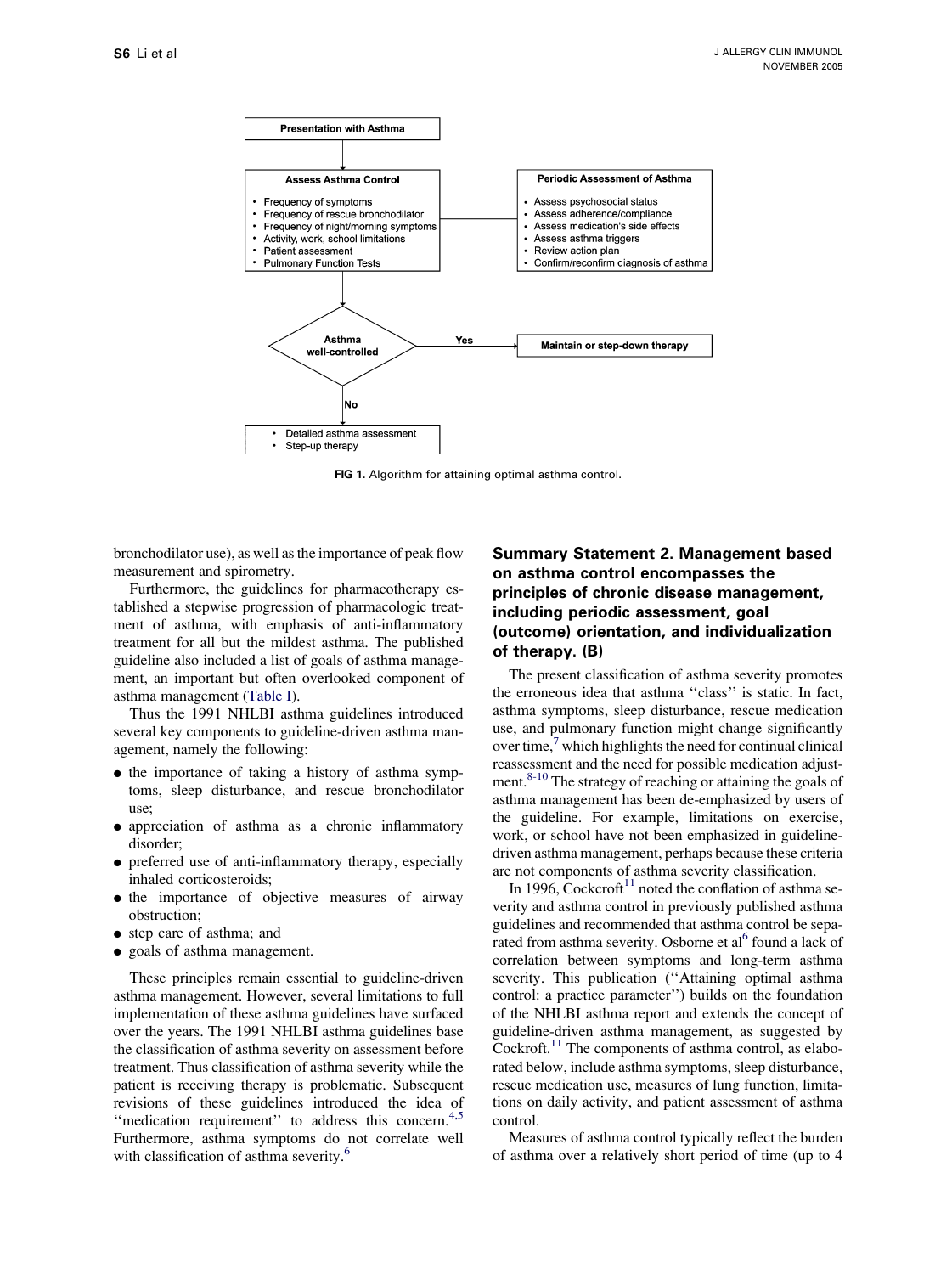#### <span id="page-4-0"></span>TABLE I. Goals of asthma treatment

| Prevent chronic and troublesome symptoms                              |
|-----------------------------------------------------------------------|
| Maintain (near-) normal pulmonary function                            |
| Maintain normal activity levels                                       |
| Prevent recurrent exacerbations of asthma                             |
| Provide optimal pharmacotherapy with minimal or no adverse<br>effects |
| Meet patients' and families' expectations                             |

Based on ''Expert Panel Report 2: guidelines for the diagnosis and management of asthma."<sup>[5](#page-7-0)</sup>

weeks).<sup>[12](#page-7-0)</sup> The long-term burden of asthma (eg, unscheduled visits for exacerbations or use of rescue systemic corticosteroids) is also important. Current controller asthma therapy, although important, does not directly contribute to the assessment of asthma control.

The severity of asthma generally is not reclassified at every clinical encounter. On the other hand, asthma control can be expected to change over time<sup>[7](#page-7-0)</sup> and should be assessed by the patient and physician periodically, at every clinical encounter for asthma, and at acute care and scheduled visits. Because assessment of asthma control is independent of current medication, asthma control is dissociated from asthma severity classification. This facilitates individualization of treatment. For example, patients differ in how they respond to and tolerate asthma medications (not all patients with asthma have symptoms that can be controlled with identical treatment).  $13-18$ Furthermore, patients with more severe asthma can (and should) have symptoms that are very well controlled with appropriate treatment.

It is not surprising that the care of the asthmatic patient is a complex intervention. Asthmatic patients differ in their sensitivity to triggers, such as seasonal and occupational allergens. Beyond the plethora of potential triggers, recent studies have highlighted the heterogeneity of disease. This heterogeneity might be a consequence of variability in inflammatory cell milieus,<sup>[19,20](#page-7-0)</sup> genetic poly-morphisms,<sup>[17,18,21](#page-7-0)</sup> and results in variability in response to antiasthma medicines.<sup>[13-16](#page-7-0)</sup>

Asthma management driven by assessment of asthma control emphasizes and operationalizes the goals of asthma therapy, as originally listed in the NHLBI publication. Assessment and targets of asthma control also build on the step-up and step-down guideline, as recommended in the NHLBI report. Perhaps more importantly, control-driven asthma guidelines encompass the principles of chronic disease management, including periodic assessment, goal (outcome) orientation, and individualization of therapy.

#### ASSESSMENT OF ASTHMA CONTROL

Summary Statement 3. Asthma control can be expected to change over time. Asthma control should be assessed at every clinical encounter for asthma, and management

#### TABLE II. Definition of well-controlled asthma

Asthma symptoms twice a week or less Rescue bronchodilator use twice a week or less No nighttime or early morning awakening No limitations on exercise, work, or school Well-controlled asthma by patient and physician assessment Normal or personal best PEF or  $FEV<sub>1</sub>$ 

Modified from ''National Asthma Education and Prevention Program Expert Panel Report: guidelines for the diagnosis and management of asthma," Bateman et al,  $22$  and Nathan et al.<sup>[23](#page-7-0)</sup>

#### decisions should be based on the level of asthma control. (B)

Asthma control should be assessed at every clinical encounter for asthma, and management decisions should be based on the level of asthma control. The components of asthma control assessment roughly follow the NHLBI criteria for classification of asthma severity, with several additions and modifications (Table II, see below).  $3,5,22,23$ 

# Summary Statement 4. Asthma control is based on asthma symptoms, sleep disturbance, use of rescue medication, limitations of daily activity, patient and physician overall assessment, and lung function. (A)

The interim medical history and assessment of asthma control should include determination of frequency and intensity of asthma symptoms (typically shortness of breath, wheeze, and cough), with particular attention to nighttime or early morning symptoms.<sup>[22-26](#page-7-0)</sup> The frequency of rescue bronchodilator use should be determined through the history (and pharmacy use, if possible). The effect or burden of asthma on exercise, work, school, and recreation should be inquired about directly. The patient's assessment, caregiver's assessment, or both of asthma control is an important component of control assessment and should be inquired about directly. However, physicians and patients often underestimate the level of asthma control.<sup>27-30</sup> Interim health care use<sup>[25,26](#page-7-0)</sup> (eg, emergency department visits, hospitalizations, health care  $\text{costs},^{31}$  $\text{costs},^{31}$  $\text{costs},^{31}$  and quality of life<sup>32,33</sup>) are correlated with the level of asthma control. The level of asthma control in children correlates with lost workdays of caregivers.<sup>[34](#page-7-0)</sup>

Because symptoms and patients' reports do not always accurately reflect airway obstruction, peak flow measurement or spirometry should be performed. Some patients can be described as ''poor perceivers'' of airway obstruction. For these patients, spirometry and biomarkers of inflammation might be particularly important. Other patients might report significant symptoms or medication use in the face of good lung function test results. The physician's role (see below) is to assess the asthma control data to make a judgment about asthma control. In short, physician assessment of asthma control includes both historical and spirometric data, which are sometimes conflicting.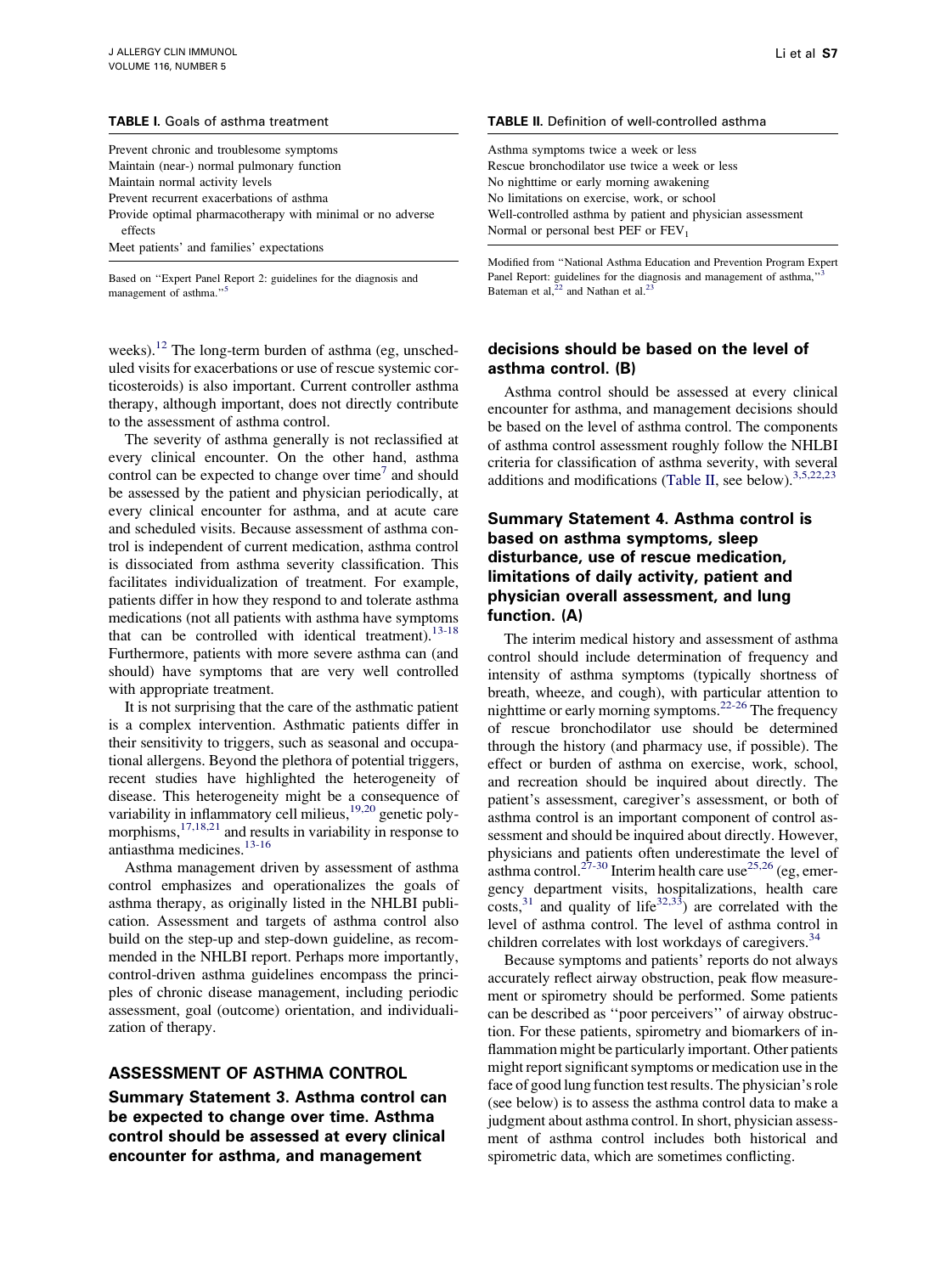Summary Statement 5. Asthma should be considered well controlled if (1) asthma symptoms are twice a week or less; (2) rescue bronchodilator medication is used twice a week or less; (3) there is no nocturnal or early morning awaking; (4) there are no limitations of work, school, or exercise; (5) the patient and physician consider their asthma well controlled; and (6) the patient's PEF or  $FEV<sub>1</sub>$ is normal or his or her personal best. (B)

In clinical practice asthma control assessment usually will encompass the entire interim between periodic visits. The goal of asthma treatment is well-controlled asthma, which can be defined as follows<sup>[3,22,23](#page-7-0)</sup>:

- asthma symptoms twice a week or less;
- <sup>d</sup> rescue bronchodilator use twice a week or less;
- no nighttime or early morning awakening;
- $\bullet$  no limitations on exercise, work, or school;
- <sup>d</sup> well-controlled asthma by patient and physician assessment; and
- normal or personal best (after aggressive therapy) PEF or  $FEV_1$ .

Surveys indicate that a large proportion of patients with asthma experience poor control of asthma.[25,26,30,35-37](#page-7-0)

# Summary Statement 6. Complete or total control of asthma can be defined as (1) no asthma symptoms; (2) no rescue bronchodilator use; (3) no nighttime or early morning awakening; (4) no limitations on exercise, work, or school; (5) complete control of asthma by patient and physician assessment; and (6) normal or personal best PEF or  $FEV_1$ . (A)

Complete or total control of asthma can be defined as no asthma symptoms; no rescue bronchodilator use; no nighttime or early morning awakening; no limitations on exercise, work, or school; complete control of asthma by patient assessment; and normal or personal best (after aggressive therapy) PEF or  $FEV<sub>1</sub>$ . Although well-controlled<sup>[22](#page-7-0)</sup> asthma is the recommended target for all patients with asthma, complete control might be attainable and appropriate for many patients. As discussed below, the goals of well-controlled or totally controlled asthma must be balanced against the cost and potential adverse effects of asthma medications.

There are published but proprietary questionnaire instruments that might be useful in assessing asthma control. The Asthma Control Questionnaire,<sup>[24](#page-7-0)</sup> the Asthma Therapy Assessment Questionnaire (ATAQ),<sup>[25,26](#page-7-0)</sup> and the Asthma Control Test, $^{23}$  $^{23}$  $^{23}$  have been studied, validated, and published. Well-controlled asthma corresponds to a score of zero (control problems) for the ATAQ (range, 0-4 control problems) and 20 or higher for the Asthma Control Test (range, 0-25). Retrospective and prospective studies of the ATAQ instrument of asthma control show a strong correlation between the level of asthma control and health care use for asthma.<sup>[25](#page-7-0)</sup> That is, patients with poorly controlled asthma were more likely to require urgent or emergency treatment for asthma exacerbations.[26](#page-7-0)

An area of current research focuses on the development of more novel measures of asthma control. Sputum eosinophils,<sup>[38,39](#page-7-0)</sup> bronchial hyperresponsiveness,<sup>[40,41](#page-7-0)</sup> and other markers of airway inflammation, such as exhaled nitric oxide,  $42-45$  have been evaluated as potentially useful markers of asthma control. In the future, assessment of asthma control will include parameters beyond medical history and lung function tests.

Summary Statement 7. In addition to the assessment of asthma control, there are several important activities that should be accomplished during the periodic visit for asthma, including assessment of psychosocial status, assessment of adherence-compliance, assessment of medication use and side effects, assessment of asthma triggers, review of written asthma action plan (as appropriate), and confirmation of asthma diagnosis. (B)

In addition to the assessment of asthma control, there are several important activities that are important for the periodic visit for asthma[.3,5](#page-7-0) These include development of an asthma action plan, assessment and management of psychosocial issues, adherence-compliance, and patientspecific education. Complicating or coexisting medical problems should be assessed and managed, including adverse effects of medications. Because erroneous diagnosis is a leading cause of poor asthma control, attention to the diagnosis of asthma is important to revisit during the periodic clinical encounter. Examples of conditions that might be confused with asthma include vocal cord dysfunction, cardiovascular disorders, emphysema, cystic fibrosis, and hyperventilation. Spirometry with and without a bronchodilator or consideration of tests for nonspecific bronchial hyperresponsiveness are appropriate for most patients. Interpretation of methacholine bronchial challenge testing can be complex and is usually done by allergists and pulmonologists. Because exposure to asthma triggers (eg, allergens and infections) is an important contributor to poorly controlled asthma, assessment and instruction on avoidance of triggers should be conducted during periodic visits.<sup>[46](#page-8-0)</sup>

# STEP CARE BASED ON ASTHMA **CONTROL**

# Summary Statement 8. A patient's asthma control for a specific clinical encounter should be determined as well controlled or not well controlled. (B)

On the basis of the criteria of asthma control as outlined above, a patient's asthma control for a specific clinical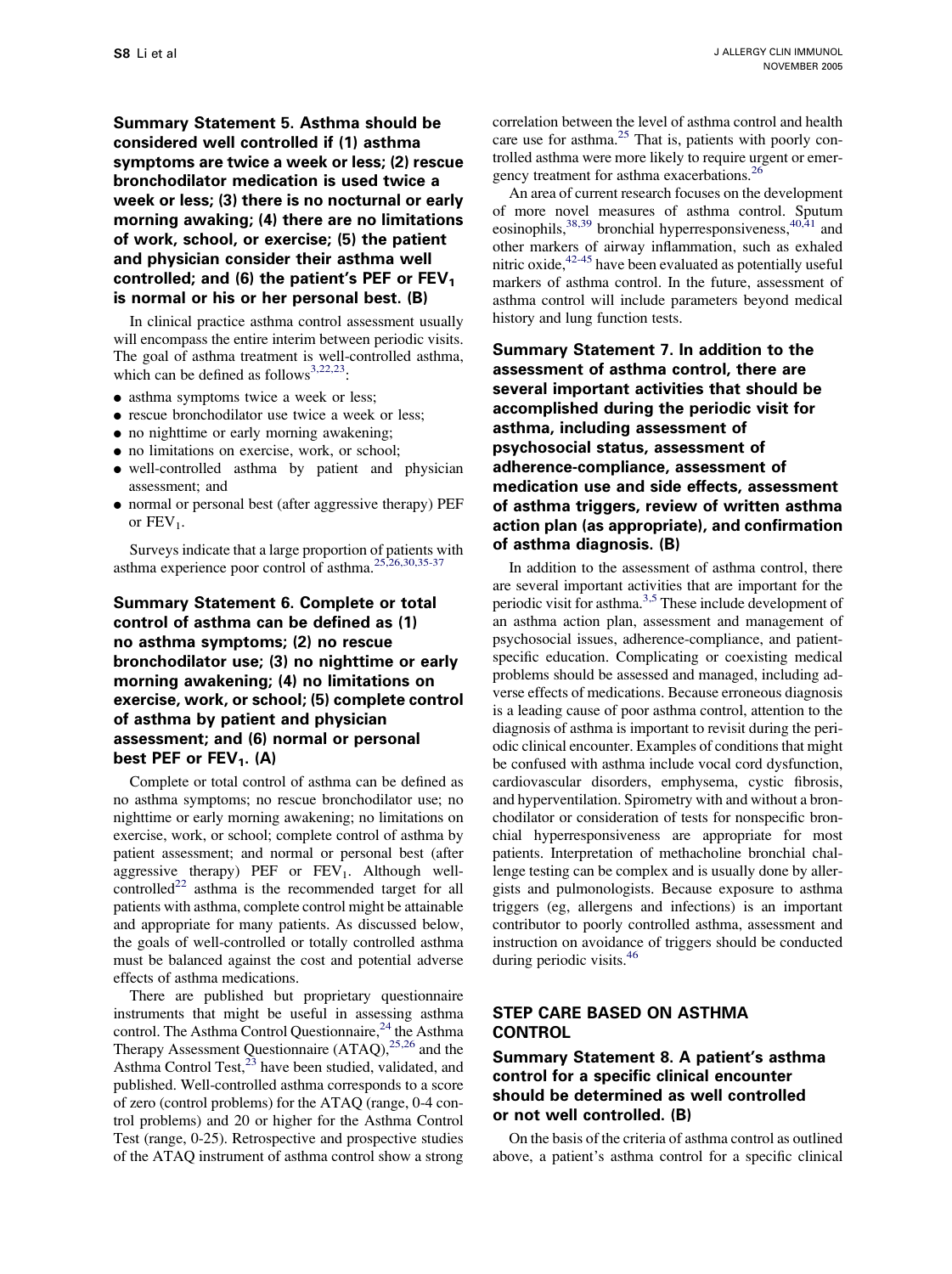encounter can be determined as well controlled or not well controlled. This dichotomous determination then drives the clinical decision to maintain treatment unchanged or to step up or step down treatment.<sup>[47](#page-8-0)</sup> In short, asthma that is completely or well controlled generally warrants unchanged or step-down therapy, whereas asthma that is not well controlled warrants re-evaluation and a step up or change in therapy.[22,47,48](#page-7-0)

# Summary Statement 9. A more detailed assessment of asthma should be conducted, especially for patients whose asthma is not well controlled. (B)

In practice a more detailed assessment of asthma should be conducted, especially for patients whose asthma is not well controlled. There might be a number of factors behind asthma that is not well controlled, and each should be considered during the periodic visit. Examples include poor adherence-compliance, exposure to allergic triggers, inability to afford medications, respiratory infection, psychological or emotional problems, complicating medical disorders, drug interactions, and erroneous diagno- $\sin^{3.5}$  Identification of allergic and occupational triggers, with appropriate education and intervention, is important for many patients.<sup>[3,5,46](#page-7-0)</sup>

### Summary Statement 10. The step care of asthma should be based on asthma control. (A)

The step care of asthma based on asthma control mirrors that of the NHLBI asthma guidelines, which are based on classification of severity.<sup>[3,5](#page-7-0)</sup> The steps labeled mild intermittent, mild persistent, moderate persistent, and severe persistent in the NHLBI guideline are relabeled as steps 1, 2, 3, and 4, respectively, in this control-driven guideline (see Table III for a simplified version). The physician (in partnership with the patient) should develop an individualized management plan on the basis of the level of asthma control and using nonpharmacologic and pharmacologic therapeutic modalities. Pharmacologic agents effective in the management of asthma include short- and longacting inhaled  $\beta$ -agonists; inhaled and systemic corticosteroids; leukotriene modifiers; theophylline, cromolyn, and nedocromil; and inhaled anticholinergic agents. Immunologic therapies include monoclonal anti-IgE and specific allergen immunotherapy.<sup>49</sup>

A more detailed assessment might be useful, even for patients whose asthma is well controlled. The history of prior asthma exacerbations, more detail on possible activity limitations, and the presence or absence of adverse effects of medication should help the clinician and patient decide whether step-down therapy or maintenance of the asthma treatment program is appropriate.<sup>47</sup> A step down in treatment usually includes decreasing the dose or frequency of medication use, switching from more medications with a higher risk of adverse effects to those with a lower risk of adverse effects, or discontinuing a medication. Assessment of asthma control should allow for individualization of therapy, taking individual response to treatment into account.<sup>13,14</sup>

TABLE III. Simplified guidelines for the pharmacotherapy of asthma

| Step 1 | Short-acting $\beta$ -agonist as needed (indicated for                                            |
|--------|---------------------------------------------------------------------------------------------------|
|        | all patients)                                                                                     |
| Step 2 | Low-dose ICSs, leukotriene modifiers, theophylline,<br>cromolyn, or nedocromil                    |
| Step 3 | Low-dose/medium-dose ICSs plus inhaled LABA or                                                    |
|        | medium-dose ICSs: low-dose/medium-dose ICSs plus<br>either leukotriene modifier or theophylline   |
| Step 4 | High-dose ICSs and LABA plus systemic corticosteroids<br>if needed (consider monoclonal anti-IgE) |

Modified from ''National Asthma Education and Prevention Program Expert Panel Report 2: guidelines for the diagnosis and management of asthma."<sup>5</sup>  $ICS$ , Inhaled corticosteroid;  $LABA$ , long-acting  $\beta$ -agonist.

An asthma management intervention based on assessment of asthma control (using the ATAQ instrument) showed improvement in emergency department use and hospitalizations for asthma.<sup>[48](#page-8-0)</sup> A randomized controlled study showed that asthma management guided by assessment of asthma control can result in improved control of asthma.[22](#page-7-0) The study also showed that well-controlled asthma could be attained in the majority of patients. At the same time, about one third of participants in the study were not able to attain well-controlled asthma, highlighting the importance of individualization of asthma management.

# PHYSICIAN'S ROLE IN ATTAINING ASTHMA **CONTROL**

# Summary Statement 11. Asthma management driven by level of asthma control demands a close partnership between physician and patient. (B)

Asthma management driven by level of asthma control demands a close partnership between physician and patient. In partnership with the patient, the physician should set a realistic target for asthma control while balancing the risks and benefits of therapy. Well-controlled asthma, as defined above, is a realistic target for most, but not all, patients.<sup>[22](#page-7-0)</sup> However, both the treatment goals and the treatment program should be individualized. Some patients are not fully satisfied with well-controlled asthma and might wish to attain complete control of asthma. Other patients might be able to attain well-controlled asthma only with high doses of asthma medication or with medications that cause significant adverse effects and might accept a lower level of asthma control. Some patients, for example those with steroid-resistant asthma or fixed airway obstruction, might be able to attain only partially controlled asthma, although management should still be directed at attaining the patient's personal best. Patients with frequent asthma exacerbations or who are at high risk for a fatal asthma exacerbation might require more intensive pharmacotherapy of asthma and more frequent clinic visits, even if the asthma is well controlled between flare-ups.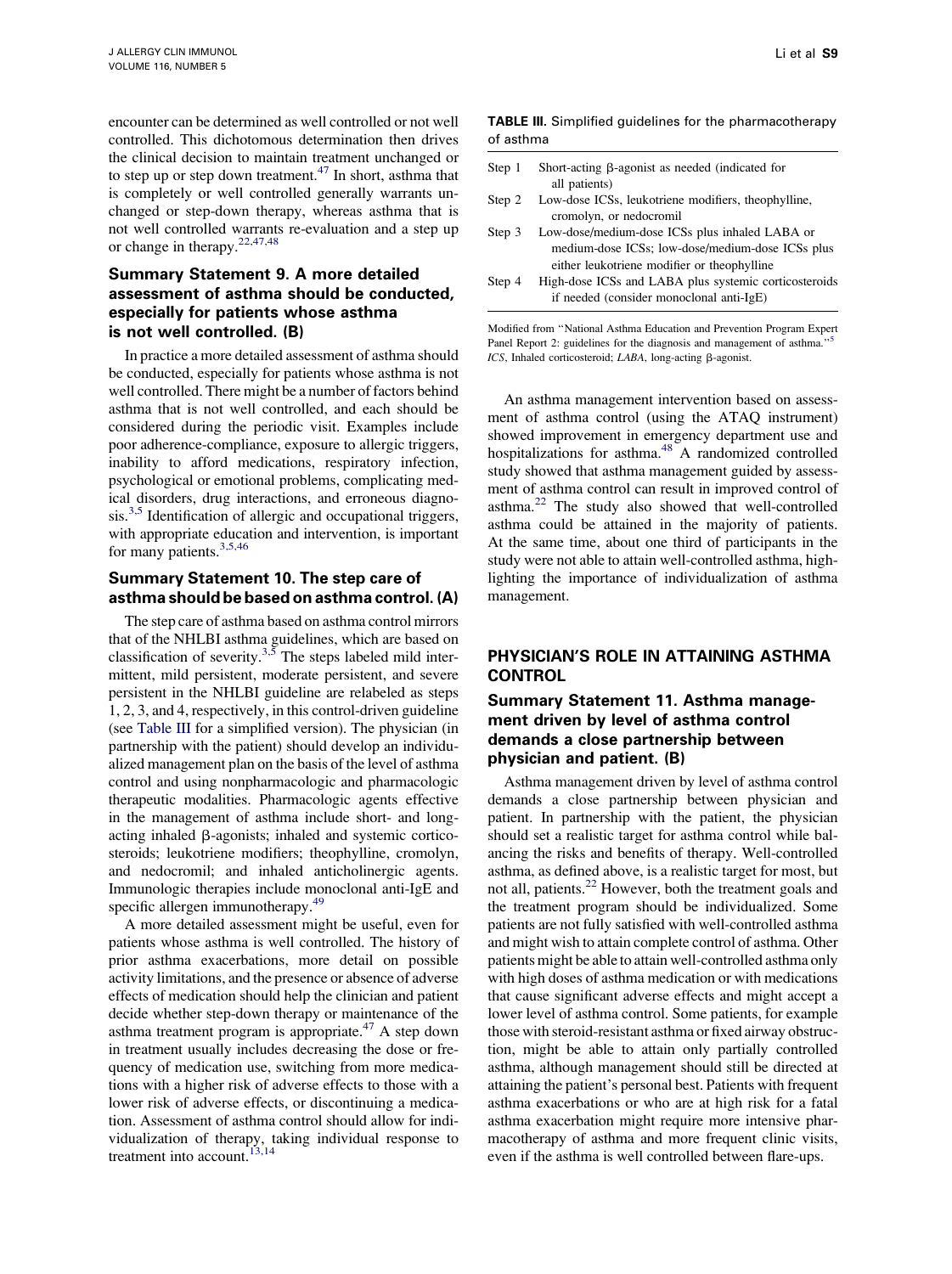<span id="page-7-0"></span>For these reasons, the physician should be attentive to the possibility of overtreating and undertreating asthma and to the cost and adverse effects of medication. This should include consideration of allergen immunotherapy that has been shown to be effective and safe in properly selected patients with asthma.<sup>49</sup> Smoking cessation and avoidance of environmental smoke and allergens are appropriate for many patients.

#### **REFERENCES**

- 1. Practice parameters for the diagnosis and treatment of asthma. J Allergy Clin Immunol 1995;96(suppl):S707-870.
- 2. Algorithm for the diagnosis and management of asthma: a practice parameter update. Ann Allergy 1998;81:415-20.
- 3. National Asthma Education and Prevention Program. Expert Panel Report: guidelines for the diagnosis and management of asthma. Bethesda (MD): National Institutes of Health Publication No. 91-3642. 1991. (IV)
- 4. Liard R, Leynaert B, Zureik M, Beguin FX, Neukirch F. Using Global Initiative for Asthma guidelines to assess asthma severity in populations. Eur Respir J 2000;16:615-20. (IV)
- 5. National Asthma Education and Prevention Program Expert Panel Report 2: guidelines for the diagnosis and management of asthma. Bethesda: National Institutes of Health; 1997. NIH publication no. 97-4051. (IV)
- 6. Osborne ML, Vollmer WM, Pedula KL, Wilkins J, Buist AS, O'Hollaren M. Lack of correlation of symptoms with specialist-assessed long-term asthma severity. Chest 1999;115:85-91. (IIb)
- 7. Stempel DA, McLaughin TP, Stanford RH, Fuhlbrigge AL. Patterns of asthma control: a 3-year analysis of patient claims. J Allergy Clin Immunol 2005;115:935-9. (III)
- 8. Calhoun WJ, Sutton LB, Emmett A, et al. Asthma variability in patients previously treated with [beta]2-agonists alone. J Allergy Clin Immunol 2003;112:1088-94. (Ib)
- 9. Tattersfield AE, Postma DS, Barnes PJ, et al. Exacerbations of asthma. A descriptive study of 425 severe exacerbations. Am J Respir Crit Care Med 1999;160:594-9. (III)
- 10. Combescure C, Chanez P, Saint-Pierre P, et al. Association pour la Recherche en Intelligence Artificielle group. Assessment of variations in control of asthma over time. Eur Respir J 2003;22:298-304. (IIb)
- 11. Cockcroft DW, Swystun VA. Asthma control versus asthma severity. J Allergy Clin Immunol 1996;98:1016-8. (IV)
- 12. Fuhlbrigge AL, Adams RJ, Guilbert TW, Grant E, Lozano P, Janson SL, et al. The burden of asthma in the United States: level and distribution are dependent on interpretation of the national asthma education and prevention program guidelines. Am J Respir Crit Care Med 2002;166: 1044-9. (III)
- 13. Szefler SJ, Martin RJ, King TS. Significant variability in response to inhaled corticosteroids for persistent asthma. J Allergy Clin Immunol 2002; 109:410-8. (Ib)
- 14. Szefler SJ, Phillips BR, Martinez FD, Chinchilli VM, Lemanske RF, Strunk RC, et al. Characterization of within-subject responses to fluticasone and montelukast in childhood asthma. J Allergy Clin Immunol 2005;115:233-42. (Ia)
- 15. Zhang J, Yu C, Holgate ST, Reiss TF. Variability and lack of predictive ability of asthma end-points in clinical trials. Eur Respir J 2002;20: 1102-9. (Ib)
- 16. Baumgartner RA, Martinez G, Edelman JM, et al. Distribution of therapeutic response in asthma control between oral montelukast and inhaled beclomethasone. Eur Respir J 2003;21:123-8. (1b)
- 17. Israel E, Drazen JM, Liggett SB, et al. The effect of polymorphisms of the beta(2)-adrenergic receptor on the response to regular use of albuterol in asthma. Am J Respir Crit Care Med 2000;162:75-80. (IIa)
- 18. Israel E, Chinchilli VM, Ford JG, et al. Use of regularly scheduled albuterol treatment in asthma: genotype-stratified, randomized, placebocontrolled cross-over trial. Lancet 2004;364:1505-12. (IIa)
- 19. Sur S, Crotty TB, Kephart GM, Hyma BA, Colby TV, Reed CE, et al. Sudden-onset fatal asthma. A distinct entity with few eosinophils and

relatively more neutrophils in the airway submucosa. Am Rev Respir Dis 1993;148:713-9. (IIb)

- 20. Miranda C, Busacker A, Balzar S, et al. Distinguishing severe asthma phenotypes: role of age at onset and eosinophilic inflammation. J Allergy Clin Immunol 2004;113:101-8. (IIb)
- 21. Lipworth B, et al. Association between  $\beta$ 2-adrenoceptor polymorphism and susceptibility to bronchodilator desensitization in moderately severe stable asthmatics. Lancet 1997;350:995-9. (IIb)
- 22. Bateman ED, Boushey HA, Bousquet J, Busse WW, Clark TJ, Pauwels RA, et al. Can guideline-defined asthma control be achieved? The Gaining Optimal Asthma Control Study. Am J Respir Crit Care Med 2004; 170:836-44. (Ib)
- 23. Nathan RA, Sorkness CA, Kosinski M, Schatz M, Li JT, Marcus P, et al. Development of the asthma control test: a survey for assessing asthma control. J Allergy Clin Immunol 2004;113:59-65. (IIb)
- 24. Juniper EF, Guyatt GH, Cox FM, Ferrie PJ, King DR. Development and validation of the Mini Asthma Quality of Life Questionnaire. Eur Respir J 1999;14:32-8. (IIb)
- 25. Vollmer WM, Markson LE, O'Connor E, Sanocki LL, Fitterman L, Berger M, et al. Association of asthma control with health care utilization and quality of life. Am J Respir Crit Care Med 1999;160:1647-52. (III)
- 26. Vollmer WM, Markson LE, O'Connor E, Frazier EA, Berger M, Buist AS. Association of asthma control with health care utilization: a prospective evaluation. Am J Respir Crit Care Med 2002;165:195-9. (IIb)
- 27. Vermeire PA, Rabe KF, Soriano JB, Maier WC. Asthma control and differences in management practices across seven European countries. Respir Med 2002;96:142-9. (III)
- 28. Halterman JS, McConnochie KM, Conn KM, et al. A potential pitfall in provider assessments of the quality of asthma control. Ambul Pediatr 2003;3:102-5. (III)
- 29. Boulet LP, Phillips R, O'Byrne P, Becker A. Evaluation of asthma control by physicians and patients: comparison with current guidelines. Can Respir J 2002;9:417-23. (III)
- 30. Lai CK, De Guia TS, Kim YY, et al. Asthma control in the Asia-Pacific region: the Asthma Insights and Reality in Asia-Pacific Study. J Allergy Clin Immunol 2003;111:263-8. (III)
- 31. Van Ganse E, Laforest L, Pietri, et al. Persistent asthma: disease control, resource utilization and direct costs. Eur Respir J 2002;20: 260-7. (III)
- 32. Szende A, Svensson K, Stahl E, et al. Psychometric and utility-based measures of health status of asthmatic patients with different disease control level. Pharmacoeconomics 2004;22:537-47. (III)
- 33. Bateman ED, Frith LF, Braunstein GL. Achieving guideline-based asthma control: does the patient benefit? Eur Respir J 2002;20:588-95. (Ib)
- 34. Laforest L, Yin D, Kocevar VS, et al. Association between asthma control in children and loss of workdays by caregivers. Ann Allergy Clin Immunol 2004;93:265-71. (III)
- 35. Rabe KF, Adachi M, Lai CK, et al. Worldwide severity and control of asthma in children and adults: the global asthma insights and reality surveys. J Allergy Clin Immunol 2004;114:40-7. (III)
- 36. Soriano JB, Rabe KF, Vermeire PA. Predictors of poor asthma control in European adults. J Asthma 2003;40:803-13. (III)
- 37. Ducharme FM, Davis GM, Noya F, et al. The Asthma Quiz for Kidz: a validated tool to appreciate the level of asthma control in children. Can Respir J 2004;11:541-6. (III)
- 38. Green RH, Brightling CE, Woltmann G, Parker D, Wardlaw AJ, Pavord ID. Analysis of induced sputum in adults with asthma: identification of subgroup with isolated sputum neutrophilia and poor response to inhaled corticosteroids. Thorax 2002;57:875-9. (Ib)
- 39. Jatakanon A, Lim S, Barnes PJ. Changes in sputum eosinophils predict loss of asthma control. Am J Respir Crit Care Med 2000;161:64-72. (IIb)
- 40. Sont JK, Willems LN, Bel EH, van Krieken JH, Vandenbroucke JP, Sterk PJ. Clinical control and histopathologic outcome of asthma when using airway hyperresponsiveness as an additional guide to long-term treatment. The AMPUL Study Group. Am J Respir Crit Care Med 1999;159:1043-51. (Ib)
- 41. Perng DW, Huang HY, Lee YC, Perng RP. Leukotriene modifier vs. inhaled corticosteroid in mild-to-moderate asthma: clinical and antiinflammatory effects. Chest 2004;125:1693-9. (IIb)